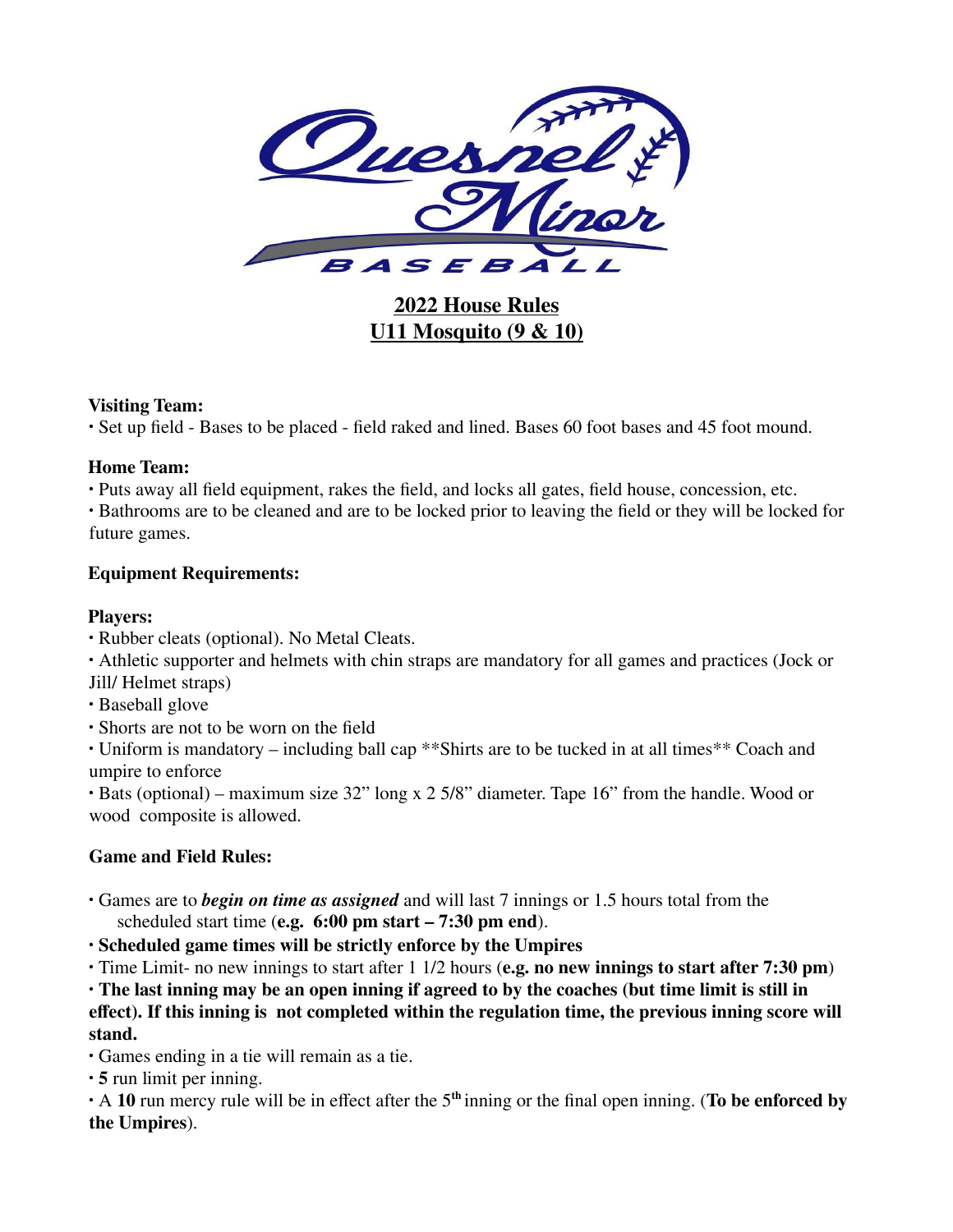#### ∙ **Each team will provide game balls. Each team to ensure game balls are returned at the end of the game.**

∙ Balks are called. Umpires can give one warning to a pitcher per game.

#### **Base Stealing Rules:**

∙ Lead offs are **not** permitted. If a lead off happens, the ball is considered dead and a no-pitch shall be called.

- ∙ Runner can only steal once pitched ball crosses home plate.
- ∙ No stealing bases, or advance on passed balls or overthrow, if a team has an 8 run lead.
- ∙ Slide and avoid rule is in effect.

## **Pitching**

- ∙ A maximum of 8 warm up pitches are allowed when a pitcher is replaced in an inning under normal play. If a pitcher is replaced due to injury the replacement pitcher may have as many pitches as needed to warm up at the discretion of the umpire.
- ∙ No fake throw to first or third by pitcher while touching the pitching rubber, this will be considered a Balk. (as per Official Rules of Baseball 8.05)

### **From 2021 BC Minor Rule Book, Rule 24 (Spring Season)**

#### **24.01 Number of Pitches and Required Rest**

**11U** 1-25 Pitches = No Rest 26-40 Pitches = 2 Night Rest 41-55 Pitches = 3 Nights Rest 56-65 Pitches = 4 Nights Rest 66-75 Pitches = 5 Nights Rest

Note #1: Pitches thrown in warm-up, bullpen, or ruled no pitch by the umpire because time was called prior to the pitch, or thrown when ruled no pitch due to a balk do not count towards pitch count. Note #2: Pitch count is recorded after each game. A pitcher who requires rest after the first game of the day cannot pitch in the second game. Example: A 15U (Bantam) AAA pitcher who throws 50 pitches in game one is ineligible to pitch in game two.

Note #3: "If a pitcher has two appearances on the same day his total pitch count for the day is combined for the purpose of rest. Example 1: A 15U (Bantam) AAA pitcher who throws 30 pitches in game one and 40 pitches in game two has thrown 70 pitches for the day and requires 2 nights rest. Note #4: "The following is a definition of a night's rest. Example: Pitcher requires three nights rest after throwing a 1PM game on a Sunday. Pitcher rests Sunday night, Monday night, and Tuesday night and can pitch when he wakes up on Wednesday morning. Note #5 The total number of pitches thrown by an ambidextrous pitcher are counted for

the purpose of calculating pitch count, regardless of which arm or combination there-of is throwing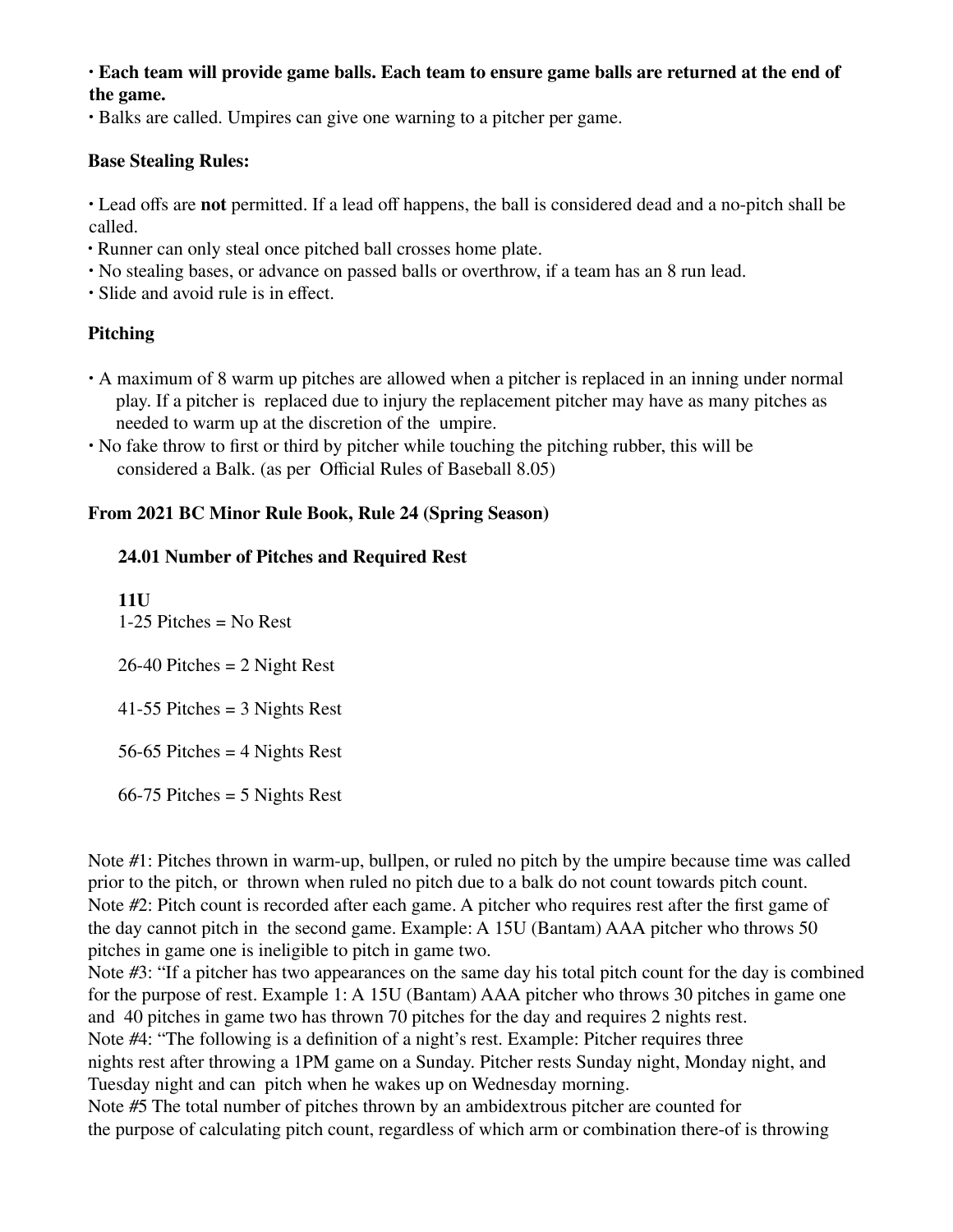### **24.02 Exceeding Limits to Finish Batter**

A pitcher is permitted to exceed the maximum limit (for a day) to complete pitching to a batter.

Note #1: Example #1: Pitcher starts a hitter at 43 pitches. At the end of the hitter the pitcher has thrown 47 pitches and the pitcher is removed. The pitcher's pitch count is recorded as 47 and he requires two nights rest. Example 2: Pitcher starts a hitter at 93pitches. At the end of the hitter the pitcher has thrown 97 pitches. The pitcher must be removed and his pitch count is recorded as 95.

### **24.03 Pitching on Consecutive Days**

Pitchers are not permitted to pitch on four (4) consecutive days. A player can only pitch on a third (3rd) consecutive day if ALL the following conditions are met....

- (i) Games are during Spring Tournaments, Summer, Single Seasons or Provincials
- (ii) His/her total pitch count on the 2 previous days does not exceed Spring "no rest" limit during Spring and does not exceed the Single Season or Summer Season "no rest" limit for his/her Division as defined under Rule 24.01.

Example: A 13U pitcher may only pitch on a 3rd day, if his/her combined total for days 1 and 2 does not exceed 35 pitches.

#### **24.04 Pitching and Catching on the same day**

Pitching and catching on the same day is permitted at all age divisions in league and championship play between B.C.B.A. teams unless a tournament is a Western or National hosted in BC, in which case the current Canadian Baseball Rule applies.

**NOTE:** QMBA in house rule is the pitcher and catcher may not swap positions in the same defensive inning, the switch must be made between innings, this to avoid delays in the game while the catching gear is changed.

#### **24.06 Pitcher Removed**

A pitcher may not pitch twice in the same game. A pitcher who is removed for a pinch hitter or pinch runner during an offensive inning is considered to have been removed from the game as a pitcher for the purpose of this rule. A coach will be permitted to make a second trip to his/her pitcher during the same batter (if the pitcher's pitch count is approaching the minimum rest requirement) to make a pitching change.

**NOTE:** Once a pitcher has been removed from the mound and replaced by a player on the bench the original player may not pitch again in the same game.

**NOTE:** A pitcher may pitch twice in the same inning. The pitcher may change positions with any position, except catcher, in the same inning and then switch back again. This is only allowed once per inning. If the replacement pitcher starts the next inning the original pitcher may not pitch again in the same game.

### **Players:**

∙ All players bat.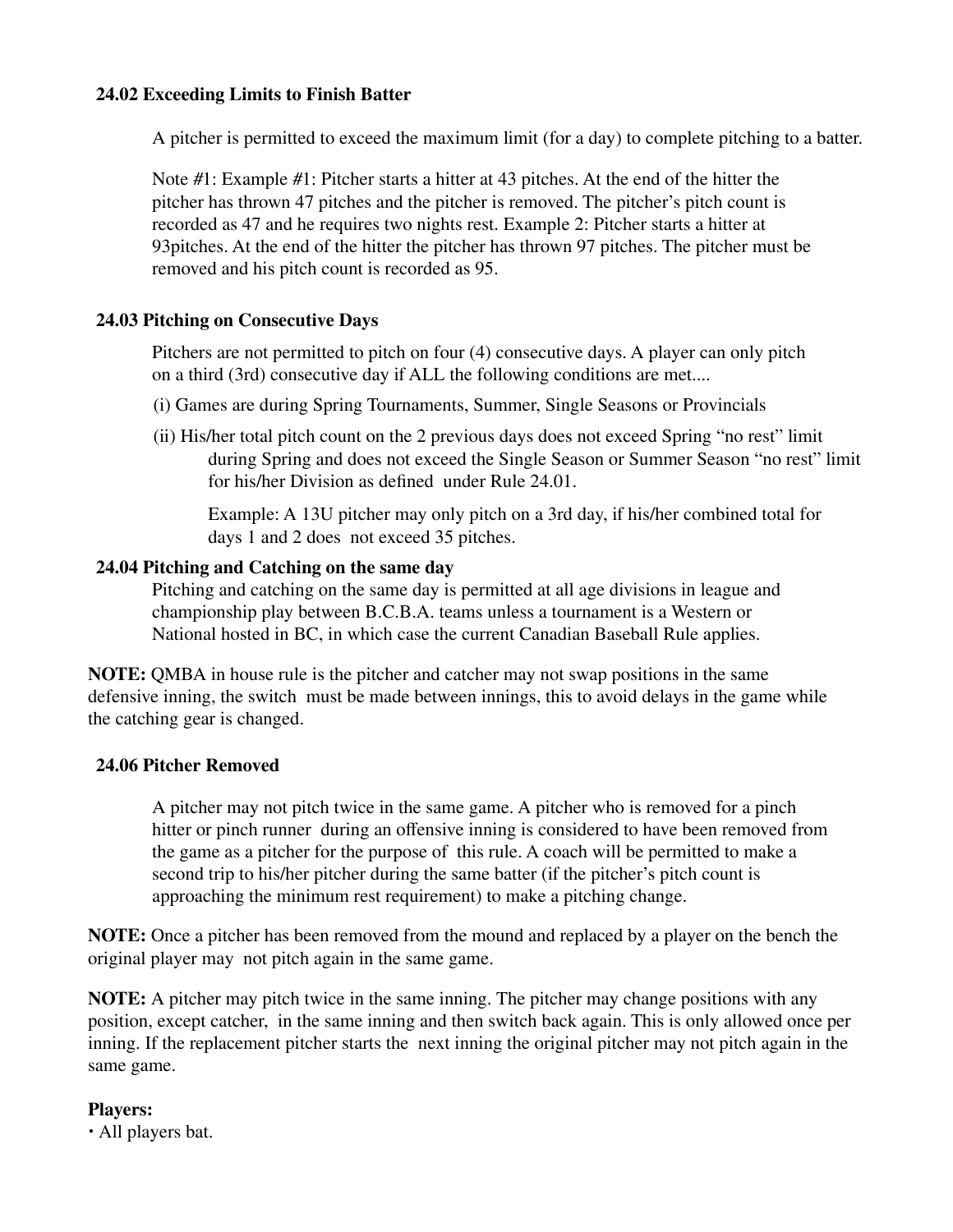- ∙ Unlimited entry.
- No player shall sit more than 1 consecutive innings.
- ∙ No player shall sit twice until all players have sat at least once, during schedule
- ∙ All players must have the opportunity to play at all positions, if capable or are

safe to do so. **Coaches:**

∙ **Arguing with umpires, or other coaches will not be tolerated**

## **BC Minor rule for approaching the umpires as per Sec. 13.11:**

## **13.11 Non-Confrontational or Verbal Abuse between Coaches, Players and Umpires (All Divisions) Divisions)**

Coaches **may** call time and calmly approach an umpire to:

- (a) Request an interpretation of a rule and/or respectfully communicate to the umpire the rule that the coach believes applies to the situation.
- (b) Request an explanation of a judgment call for the purpose of understanding what the umpire actually judged to have happened on a play in order to determine if the umpire applied the correct rule.
- (c) Request that an umpire seek help from his partner on a play where an umpire typically may get help (such as a dropped ball, rule interpretation, pulled foot, etc.). The umpire is not required to get help and his decision to get help cannot be argued.
- (d) Make a substitution
- (e) Raise a safety concern

Coaches, Players and spectators **may NOT**:

- (a) Argue any judgment call by an umpire
- (b) Make any comments regarding balls and strikes
- (c) Request an interpretation of a rule, an explanation of a judgment call, or request any umpire get help by yelling to the umpire form the coach's box or dugout or on the way to speak to the umpire
- (d) Argue any call by making comments to a third party
- (e) Make any gesture that shows public disagreement with an umpire's decision

∙ Coaches are responsible to control their own team players, parents and fans.

∙ Fans abusing umpires or coaches can result in team forfeit. Forfeit score is 7-0. No game played once forfeited.

∙ Home team coach is responsible for stands and controlling parents. Once the coach is warned by the umpire to control stands, the coach has 2 minutes to resolve any issue by removing problem or else forfeit.

∙ Sign umpire timesheet.

### **Team Duties:**

- ∙ Each team supplies one scorekeeper for their team.
- ∙ In the event umpires are not scheduled for the game or unavailable, the home team will supply the plate umpire and the visiting team will be responsible for the 1st base umpire.